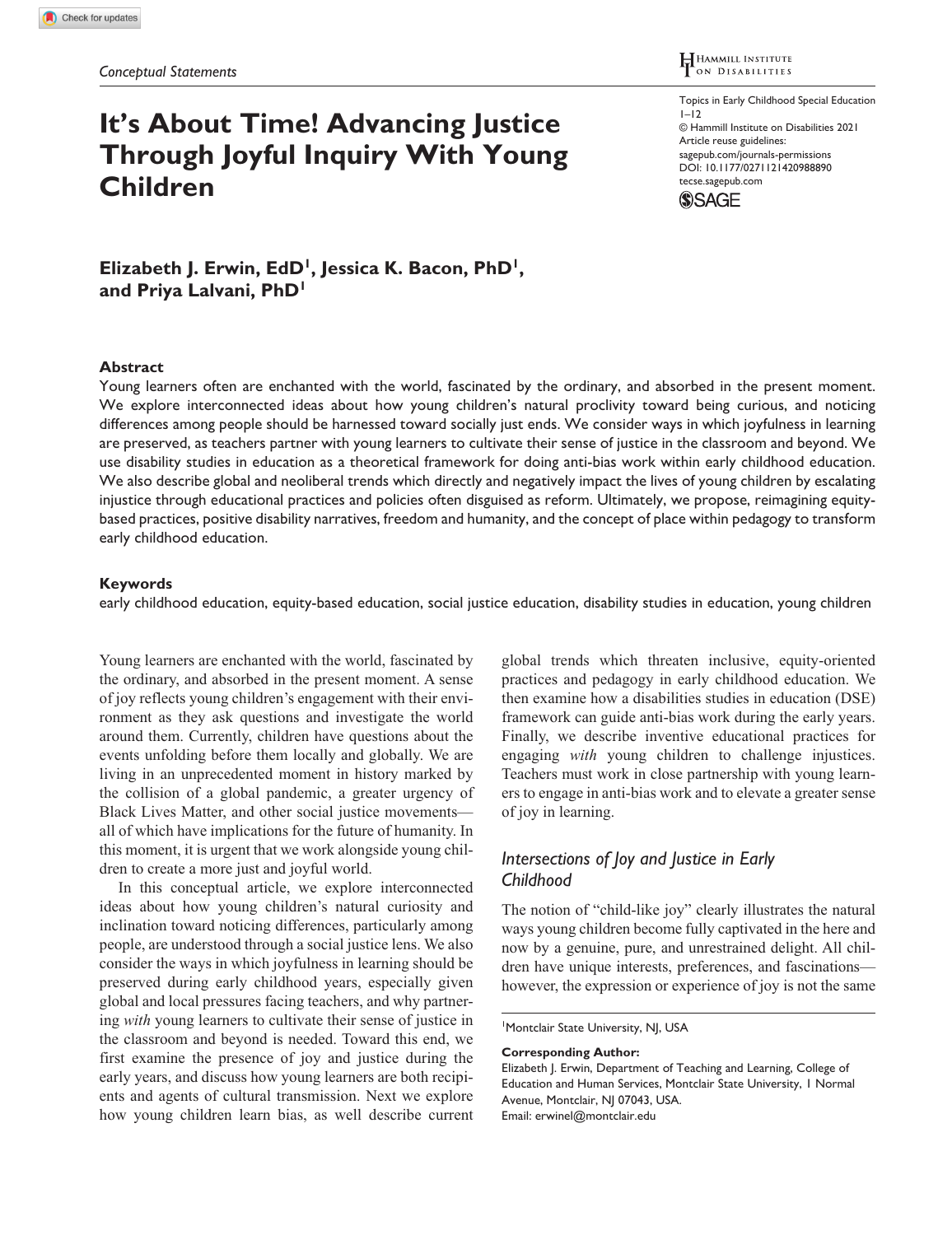for every child. Perhaps this is one reason there is no universal definition of what constitutes joy in early childhood. Terms such as "jump for joy," "overjoyed," "full of joy," and "unbridled joy" are commonly used and widely acknowledged when it comes to describing joy experienced by young children.

During the early years, Ward and Dahlmeier (2011) assert that joy is personalized and individualized; therefore, what brings joy to one child will likely be very different for another child. They also suggest that "joyfulness as a state of being is long term and of enduring significance" (p. 95). The notion of joyful learning has garnered some attention in education (Burton, 1991; Rantala & Määttä, 2012; Udvari-Solner & Kluth, 2017) perhaps because "joy leads students to learning rather than away from it" (Ford & Opitz, 2015, p. 37). Despite the lasting and important role joy plays in a young child's life, joy is not a concept that has been studied widely in early childhood education.

In particular, there is scant literature and research on joy other than through an Anglo-European lens. One non-Western example described by Coffino and Bailey (2019) is Anji play, which is a Chinese approach to early childhood education created by Cheng Xuequin. Anji play uses what is considered an ecology of learning that embeds "true play" where relationships of *love* allow children to take *risks* through play, which cultivate experiences of *joy*, that ultimately lead to *engagement* and *reflection* of the child's own inquiry. Coffino and Bailey cite Cheng who describes *joy* as "the measure of the experience of the child" (p. 4), which ultimately allows for children to take a stance of uncertainty, curiosity, and wonder in terms of development and knowledge acquisition.

The fundamental role that joy plays in a young child's life is recognized within national early childhood guidelines across the world. For example, the Finnish National Core Curriculum for Early Childhood Education and Care repeatedly acknowledge joy as related to a young child's learning, play, and success (Karjalainen et al., 2019). The attention to joy in widely respected national early childhood curricula underscores a shared recognition of the significant role joy plays in learning during the early years. An emphasis on joy during the early years is also prominently articulated in Australia's national early childhood guidelines, which emphasize ". . .the importance of children's right to be a child and experience the joy of childhood" (Australian Government Department of Education and Training, 2009, p. 21). In addition, Australia's national guidelines advise early childhood practitioners that children's learning must be centered in the present moment. In other words, young children make sense of the world by noticing and becoming engaged at the precise time in which experiences are happening as opposed to focusing on past or future events and experiences. In essence, young learners are naturally engaging in reflective inquiry as they become deeply aware and absorbed in what is happening at the moment.

According to Siegel and Bryson (2012), young children generally live moment by moment, and their engagement with the world is grounded in what is happening in the here and now. Young learners are naturally mindful and present in each moment; their carefree expression might possibly be the hallmark of the early years. Linked to this, young children are born naturally curious about the world around them and are attuned to the physical or linguistic attributes that make up our human diversity. That children experience joy and exhibit wonder in their surroundings and simultaneously recognize social identity characteristics are not contradictory ideas; perhaps it is precisely *because* children are mindfully present and curious that they are attuned to human variations.

Contrary to a commonly held belief that children are "innocent" to the existence of constructed social or physical differences, a vast body of literature establishes that young children *do* have the capacity to note and respond to differences related to race, gender, ability differences, or physicality and that they create schemas and make evaluations based on these (e.g., Anzures et al., 2010; Quinn et al., 2002). Their initial observations of these differences are unlikely to have negative associations, but over time, they begin to understand the social meanings ascribed to these identities. In the next section, we discuss the emergence of in-group preferences among children and the mechanisms through which messages about constructed hierarchies among groups are transmitted to children.

# *"Do They Even Notice?" Dominant Discourses About Children as "Innocent"*

Young children's natural curiosity and awareness regarding differences among people begins during infancy. As early as the first year of life, children show sensitivity to social dimensions as they begin to distinguish faces associated with gender (Quinn et al., 2002) and show recognition of people of the same race as those common in their own environment (Anzures et al., 2010). In educational discourses, Annamma et al. (2016) describes the concept *color evasiveness*, which explains that there is a widespread belief in schools that children do not notice differences within human diversity. Efforts to "evade" discussions about race insinuate that recognizing race is problematic, and for this reason critical race theorists and scholars have long critiqued this ideology as inherently racist in itself (Annamma et al., 2016). Along this same thinking, we argue that claims of children not noticing differences associated with disabilities make similarly problematic assumptions that identities of disability are undesirable (cf. Bacon & Lalvani, 2019). As such, the discourse of *not noticing disability* is, at its core, grounded in ableist beliefs, which reinforce the notion that being able-bodied is a preferable way of being in the world, while disability is societally devalued (Hehir, 2002).

Not only do young children notice and evaluate constructed human differences, they are simultaneously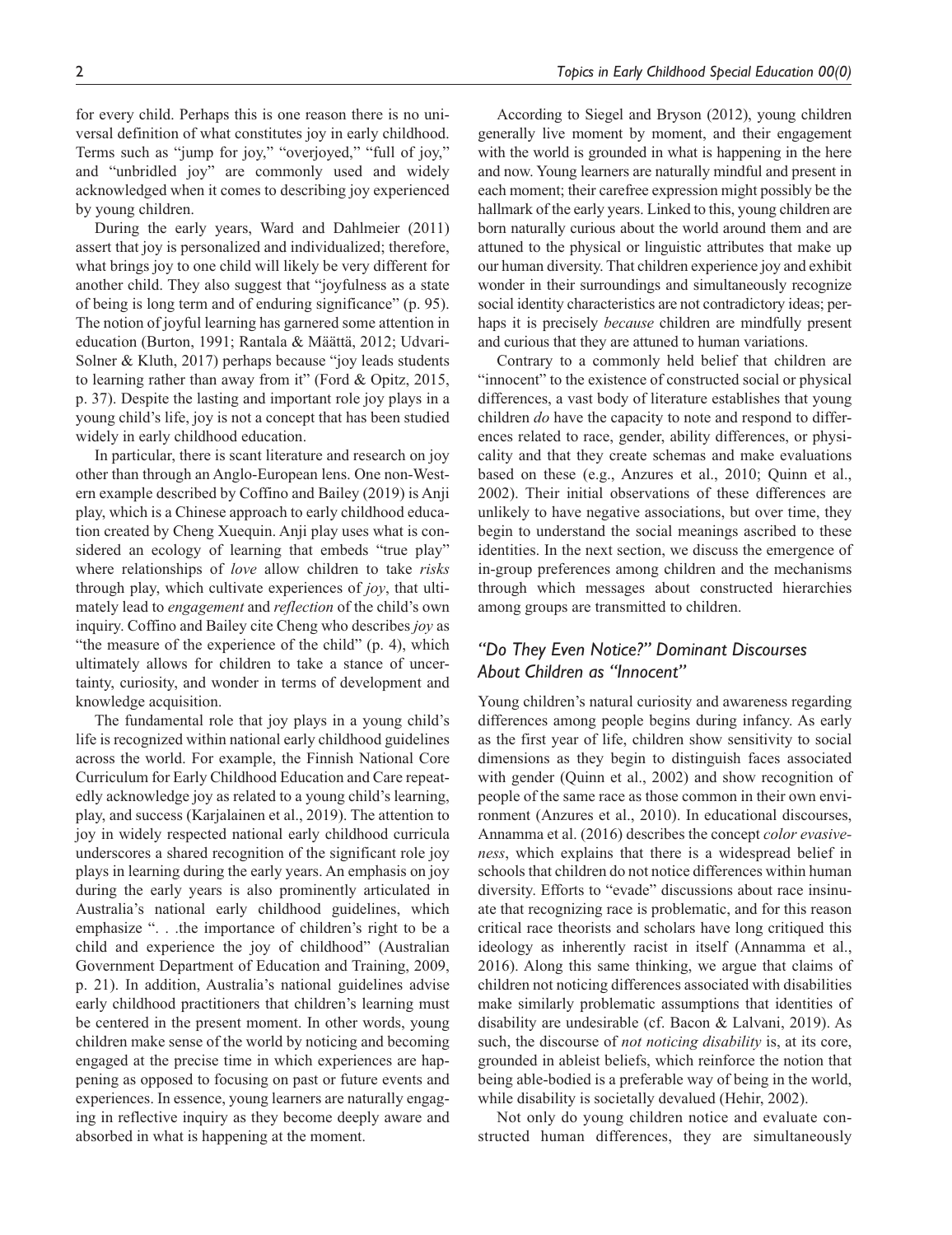interested in, and drawn to, issues of justice. Indeed, moral principles like fairness and equality are often the cornerstone of young children's reasoning. When provided information about what other people need or desire, children often prioritize what is fair, despite their understanding about socially expected or stereotypical norms and expectations (Killen et al., 2001; Shaw & Olson, 2012). Such research suggests that young children's natural sense of fairness is tapped into when they are provided information about others' interests and needs, and simultaneously given the opportunity to engage in making moral decisions.

#### *The Emergence of In-Group Preferences*

Children's ability to *recognize* differences may shift to their *preferences* for in-group members at an early age (Escayg, 2019; Hetherington et al., 2014). Preschool-aged children start to demonstrate discriminatory and prejudicial attitudes toward members of other groups and may have already become socially proficient in the ways they appropriate and manipulate racist discourses (Connolly, 2003). Derman-Sparks and Anti-Bias Curriculum Task Force (1989) explicate the idea of pre-prejudices—beginning ideas and beliefs, misconceptions, or lack of information—that, left unattended, are solidified over time. By the time children reach the age of 5, many are likely to show consistent preferences for members of their own gender (Shutts et al., 2013), race (Baron & Banaji, 2006), and language group (Kinzler et al., 2007). These preferences are connected with stereotyping and discriminatory behavior as well as the avoidance of members of other groups (Killen & Verkuyten, 2017; Oostenbroek & Over, 2016; Over, 2018).

In addition, children are not just the recipients, but also the agents of cultural transmission, with the potential to communicate prejudice and discrimination to others. For example, they may directly communicate stereotypes to peers, or share more resources with and offer more help to members of their own group (Over, 2018; Sierksma et al., 2015). Thus, it is imperative that we become more acutely aware of and attend to these developing early biases in children. To be clear, the fact that children notice the diversity among us and classify based on it is not, in itself, a problem. Rather, the problem is that, through external mechanisms, children seem to learn that some kinds of differences are less desirable and certain groups less valued (Lalvani & Bacon, 2019).

## *Social Construction of the "Other": How Do Children Learn Biases?*

Young children are not passive recipients of information but rather, are active and engaged learners, so it is critical that educators understand the mechanisms that young children use to internalize bias, and ways that they begin to form their identities during the early years. When young children enact their identities, they do so in the context of their For example, as Masuchika Boldt (2004) elucidates, when children enact gender identity, they do so in accordance with gendered norms; taking into account what is expected, they try to "do it right." Thus, the early childhood years are formative, because it is when children form their understanding of the world and their place in it, and take note of the values and attitudes of those around them (Rogoff, 2003). As children begin to develop their own intersecting identities, they begin to assign meaning and value to social phenomena. Through various mechanisms related to cultural transmission from adults and external school practices, they may lose their ability to enjoy differences. More specifically, children may learn to stifle their natural curiosity about *certain kinds of differences* as they internalize messages about which groups have more status, start to recognize social hierarchies based on systems of power and privileges, and construct notions of the "other" (Ryan & Grieshaber, 2004).

*Social referencing.* Children's understanding of social hierarchies and the development of intergroup biases have their roots in the process of social learning and cultural transmission of values (Allport, 1954). Social referencing theory suggests that when facing a new or ambiguous social situation, "we often look to a familiar, trusted person for interpretive cues to help disambiguate the circumstance" (Campos, 1983, p. 85). In fact, many have recognized (e.g., Bruner, 1990; Rogoff, 1990; Vygotsky, 1978) that as humans we "each acquire the lion's share of our knowledge by virtue of social transmission, a process enabling us to transcend the limits that would otherwise be set by the range of experiences typical of any single lifetime" (Baldwin & Moses, 1996, p. 1915).

Social referencing also accounts for the transmission of attitudinal bias across generations, as infants and young children are likely to seek interpretive cues about differences they observe regarding physicality, race, or disability from the adults around them, and simultaneously engage in social categorization—the process of categorizing self and others in-group terms (Over & McCall, 2018). Through language and affective cues, adults may communicate social values attached to race, gender, or disability, and in this way children note that social identities carry social meaning. They may also observe discriminatory behavior and infer that a particular attitude is appropriate toward that group, or extrapolate what behaviors are justified by that attitude (Oostenbroek & Over, 2016). Children are also influenced when they observe structural societal issues, such as de facto segregation that exists between groups, for example, in the neighborhoods in which they live or in the structure of their own families' peer networks (Bigler & Liben, 2006). In addition, children encounter a considerable amount of stereotypical information from various forms of media designed specifically for children (Baglieri &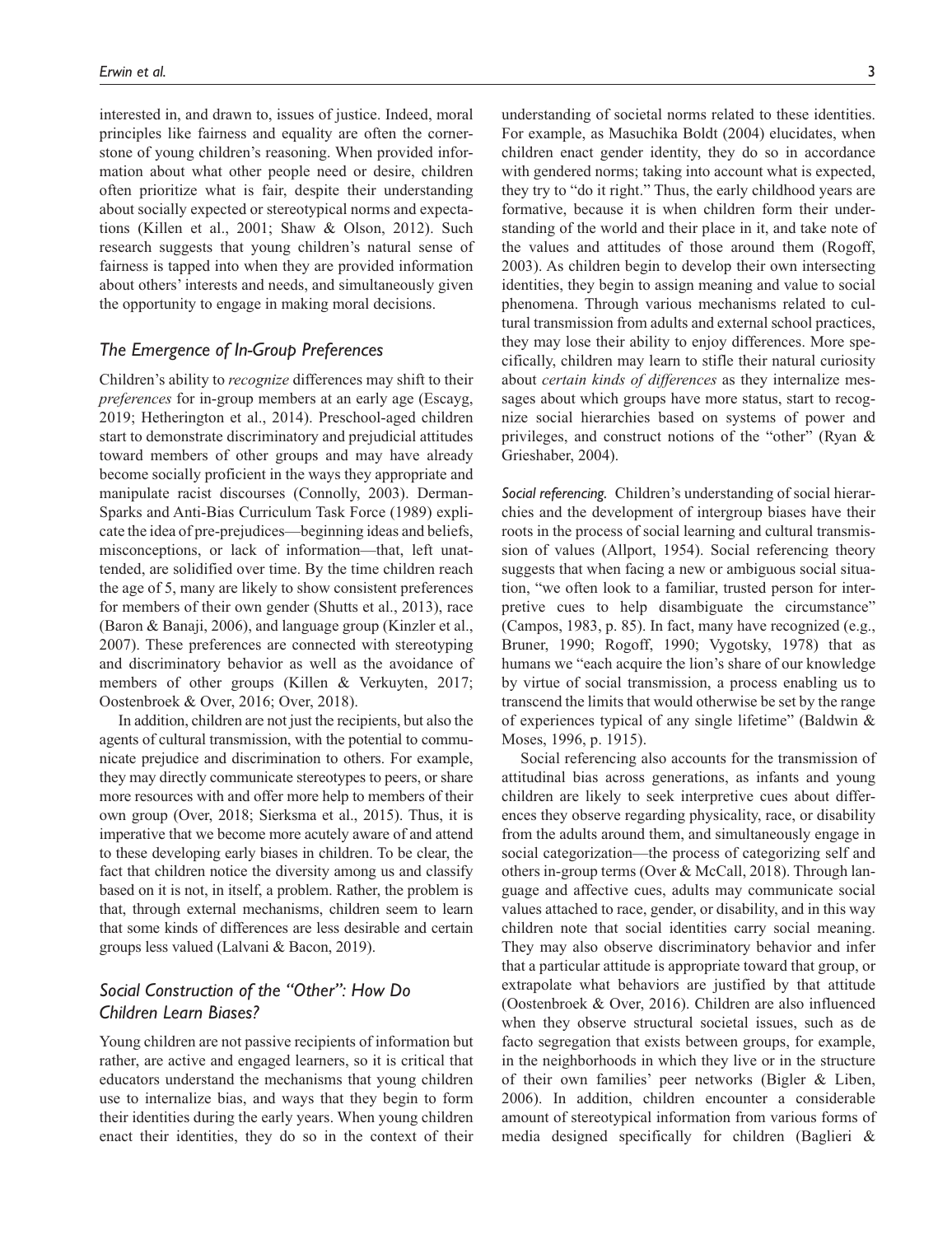Lalvani, 2019). As such, young children enact their identities as well as their cultural repertoire through play, mediated by the activities, literacy, or discourses which surround them. For instance, during play children collaborate with peers to engage with social ideas that are part of their culture, enact or challenge various aspects of their identities, critically analyze their own actions and those of their peers, and try out stereotypical roles associated with different identities or reject them (Paley, 1990; Souto-Manning, 2013; Yoon, 2014).

*Insufficient opportunities for meaning engagement within heterogeneous groups.* Another problem that young children encounter stems from the lack of experience with members of other groups in schools or lack of opportunities to engage meaningfully in mixed ability groups can contribute to the construction of the *other*. This is particularly relevant in the context of disability, as schools in the United States continue to practice ability-based segregation. Despite the existence of educational laws dating back to the 1970s that emphasize the need to educate children with disabilities alongside nondisabled peers to the maximum extent possible, large numbers of young children with disabilities continue to be educated in partially or completely segregated educational environments. For instance, in 2017, only 40% of U.S. children with disabilities aged 3 to 5 years received special education or related services in a general education classroom (United States Department of Education, 2019). Thus, there is widespread acceptance of a parallel system of education in the United States (i.e., general education and special education) based on an implicit educational ideology of *separate but equal* when it comes to disability.

Allport's (1954) seminal works reveal that prejudice reduction best occurs when children have the opportunities to work collaboratively with members of other groups toward the achievement of mutual goals, with institutional support in the process. Perhaps this is what is missing in educational contexts which practice de facto segregation in the case of race, and de jure segregation in the case of disability—Children in such segregated systems have limited if any opportunities to collaborate within truly heterogeneous groups. As a result, children are constantly receiving messages in educational contexts about who matters and who belongs. The implicit and explicit messages that young children receive about belongingness and inclusivity count and have implications for their development of identity and self-worth (Beneke et al., 2019). For this reason, allowing children to explore complex questions about society's response to constructed categories (i.e., gender, disability, culture, and so forth) is an essential and critical component of building community in early childhood classrooms. Real community building is rooted in fostering an appreciation of the similarities among young children, alongside building space to value differences and providing opportunities to question expectations of groups (Masuchika Boldt, 2004; Silin, 1993).

*Messages about normality and differences implicit in curricula.* The curriculum in most schools is dominated by a Eurocentric or White frame of reference (Ryan & Grieshaber, 2004) and generally originates from heteronormative and ablebodied perspectives. Messages about whether human variation is (or is not) considered a natural aspect of who we are as living beings are transmitted explicitly and subtly to young children, through choices of what is included in the curriculum and what is left out. In particular, the topic of disability is largely omitted in early childhood curricula, and when it is included, it is sometimes through problematic representations of people with disabilities as either heroes or villains in literature or other cultural products (Baglieri & Lalvani, 2019). Within early childhood curricula, there are few opportunities for children to learn about disability as a natural form of human diversity; instead, through images, activities, songs, or stories, constructed notions about the normative body are reified. In addition, there is little that acknowledges and honors the presence of children who may appear, move, or communicate in ways other than what is unquestioningly considered "normal" (Bacon & Lalvani, 2019).

If children first learn about citizenship and democracy through their educational experiences, then these messages embedded in the curricula, especially during the early years, have broad negative implications regarding a sense of community and participation in a diverse, equitable society. Bearing this in mind, if we are to provide every child with equitable opportunities for self-expression, early childhood classrooms should be inclusive spaces with a transformative agenda aimed at the full expression of all identities or realities—and this can occur through the use of inquirybased praxis that is responsive to children's lived experiences (Artiles & Kozleski, 2007; Paley, 1990). Unfortunately, current global trends in early childhood education are threatening to stifle equity-based practices, which we explore in the next section.

# **What in the World Is Going On? Global Contradictions in Early Childhood Education**

We have been examining the ways in which young children's natural curiosity toward noticing differences, particularly among people, are understood. Given that joyfulness in learning during the early childhood years is essential, how must teachers work together with young learners to cultivate their sense of joy and justice in the classroom and in the world? To begin, teachers have to become more fully aware of what is happening on a global scale and how this impacts young children and their families. This understanding is part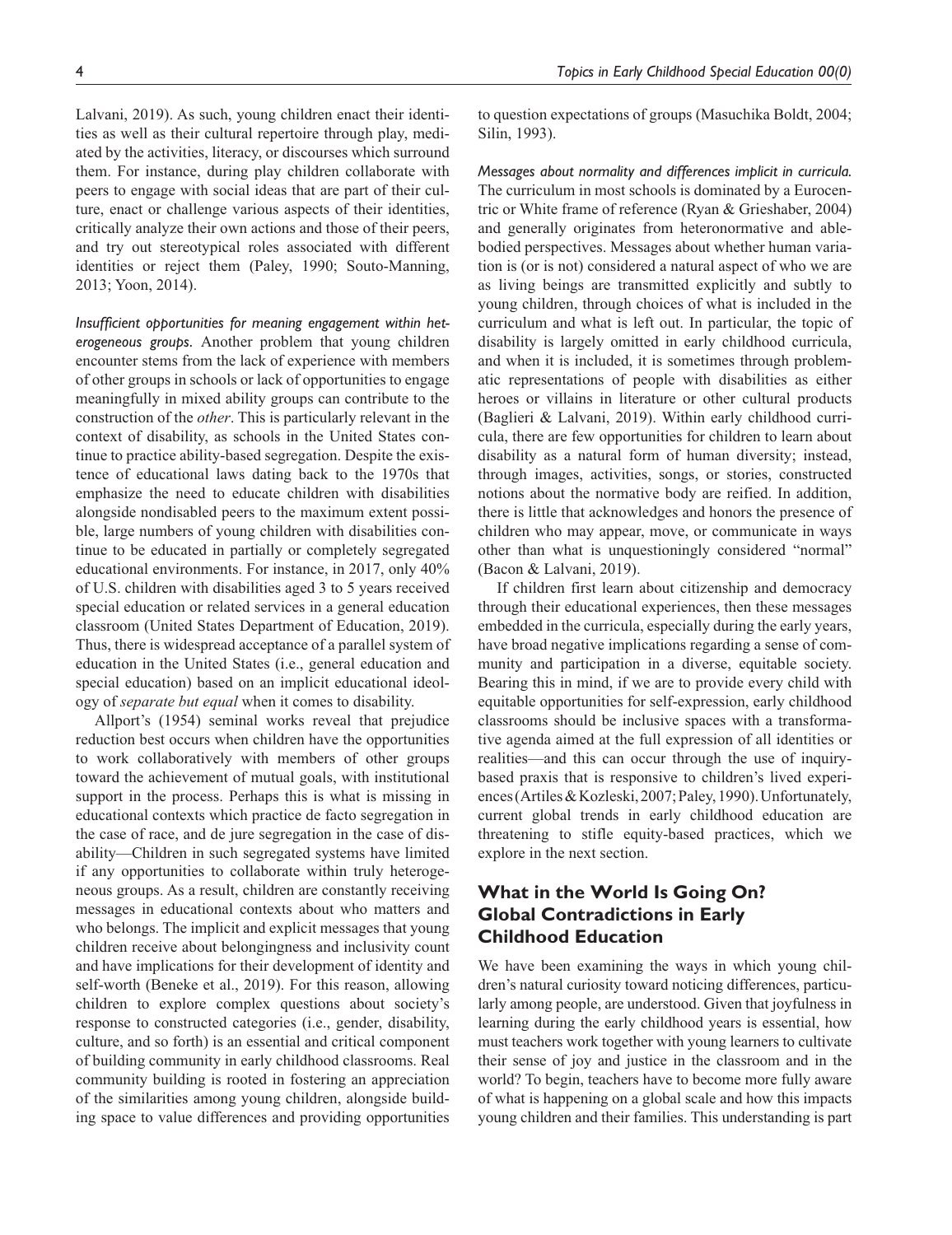of the web of interconnected influences that promote a general presence or absence regarding justice and joy in young children's lives.

Injustices in early childhood education have invaded the lives of young children, particularly those with disabilities and others who have been historically excluded, forgotten, and segregated. It has become commonplace to witness troubling educational reform movements that directly affect the lives of young children, in particular those with marginalized identities. Whether locally or globally, early childhood practitioners, many of whom teach within publicly funded programs, share similar experiences stemming from a lack of value placed on teaching about diversity, or a watered-down approach to exploring issues of social justice. For example, incalculable moments of joyful learning are never realized due to neoliberal policies that diminish freedom in a young child's life (i.e., lack or limited opportunities for open-ended play, discovery, decision-making, creativity). Within an era of neoliberalism, marked by an increasing pressure to focus on academics, conformity, and assessment, there is an expectation for young children to learn through rote memorization and drills (Sims, 2017) as opposed to joyful engagement in their learning such as experimenting, discovering, playing, problem solving, and thinking critically.

Some educational trends negatively impacting young children can be traced to local and national factors. However, much of what we are experiencing in early childhood education and care is the result of international initiatives which are disguised as global "reforms." Although many of the educational policies and efforts taking place across the world may sound beneficial for young children and their families, upon closer examination we can see how these policies simply camouflage real motivations. Neoliberal thinking, grounded in consumerism and the free marketplace, is on the rise, which has resulted in serious and devastating consequences, with marginalized populations being hit the hardest (Nagasawa et al., 2018). For instance, in the United States, one way that neoliberalism has been promoted within early childhood education is tied to universal Pre-K initiatives. Important district-wide early childhood initiatives are designed to increase access to Pre-K for a more racially and socioeconomically diverse group of students. Yet, the goals of these initiatives often focus on teaching students' readiness skills for elementary school and to prepare for the high stakes tests they will encounter in third grade (Brown, 2009). As Brown explains, this has meant that there has been increasing focus in early childhood education on rote learning with an emphasis on developing literacy and math skills through a more teachercentered curriculum. Brostrom (2012) similarly makes this point by stating that "the tendency towards narrowing down educational practice and reducing preschool to an introduction to school with a strong emphasis on literacy and math is currently seen in most modern neoliberal countries" (p. 2). Thus, teachers often feel threatened to keep focus on standardized curricula and instruction, at the expense of socially just teaching practices.

Neoliberal thinking has impacted the lives of young children across a range of human diversity including disabilities; these types of "reforms" have been widely debated, documented, and criticized in education locally and globally. For example, the Organisation for Economic Co-Operation and Development (OCED), had a well-established record of developing reports that have guided policy in early childhood education. However, in OCED's more recent international assessment of learning outcomes, The International Early Learning and Child Well-Being Study (IELS) has gained harsh criticism worldwide for a number of troubling reasons. Urban and Swadener (2016) explain some of these fundamental flaws including excessive standardized testing of young children; the noticeable lack of diverse perspectives, pedagogies, and paradigms; extreme lack or absence of local communities and global indigenous populations; and the systemic problem of how essential funds for extremely vulnerable communities will be redirected by IELS to create useless tables of international achievement. Furthermore, Urban and Swadener articulate how the IELS initiative is *not* going to create greater equity for children and families but rather produce the opposite result.

There has been an absence of meaningful involvement from the early childhood global community, including educators, scholars, families, and others committed to the learning, care, and education of young children, particularly for those with disabilities. Moss and Urban (2019) warn that when understood with an expanding international web of measurement, early childhood education is being slowly, yet methodically diminished into a market-driven initiative, situating early childhood education as purely an economic commodity. Thus, the IELS international effort, which deliberately ignores core beliefs, and diverse practices that shape early childhood education and care, essentially focuses on what is assessed, evaluated, and measured in a young child's life. Parnell and Iorio (2016) indicated that what is happening globally is fundamentally a reductionist approach that "produces an oversimplified view of children and their educational experience and masks the complexities of the diverse practices that exist internationally" (p. 1). Early childhood educators worldwide have been facing pressures in the classroom such as limiting or extinguishing play, creativity, joyful engagement, and self-expression in exchange for implementing more commercially-driven, assessment-based, and teacher-directed academic instruction. Overall, these efforts to reduce early childhood education and care to a product-oriented, uniform, and unidimensional system are happening by those outside the field, with no interest in the well-being and learning of young children. We therefore must find viable,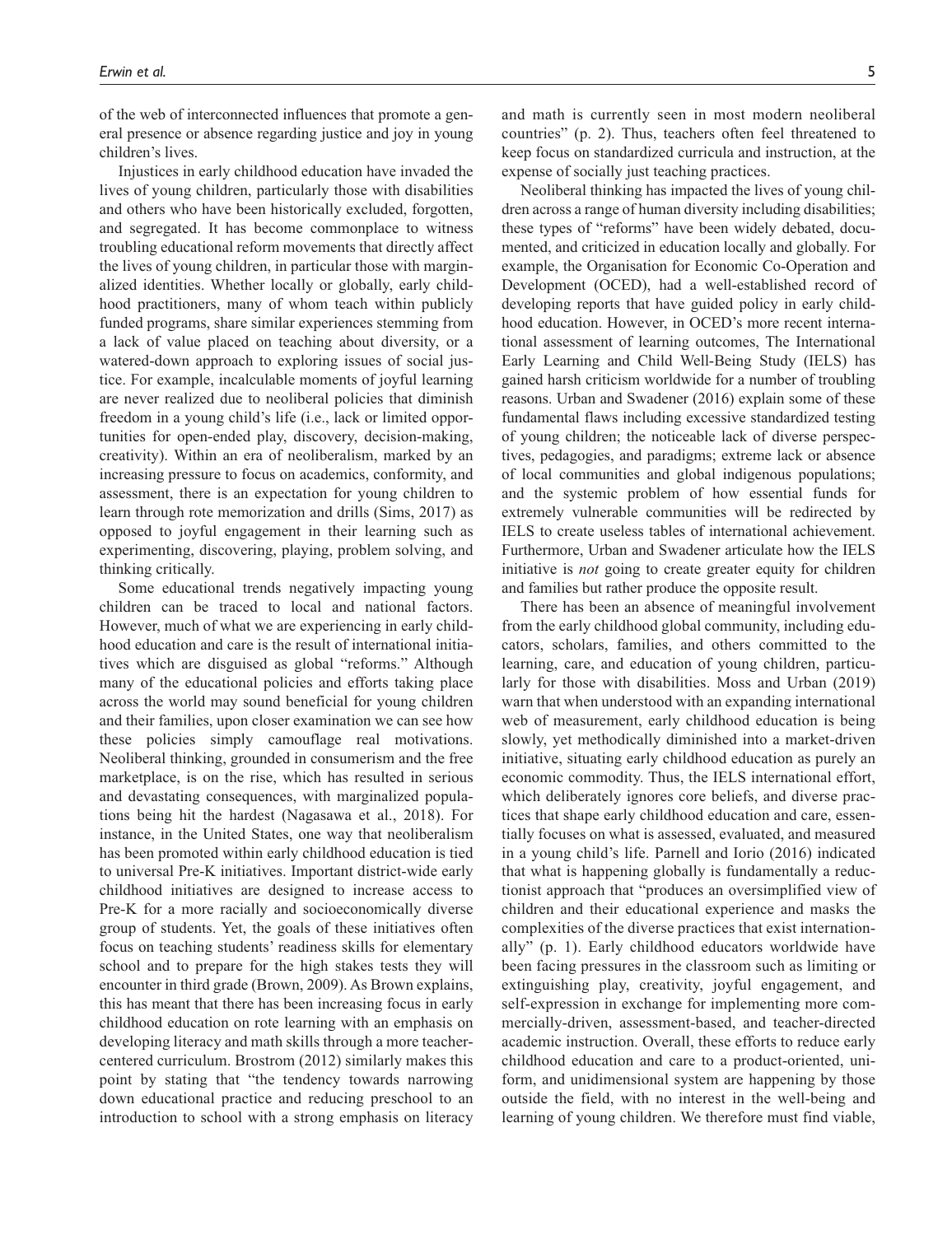inclusive solutions grounded in theory and practice that will present clear and sustainable alternatives to the influence of neoliberalism in early childhood education.

# **Disability Studies in Education (DSE) as a Framework for Doing Anti-Bias Work With Young Children**

Ultimately, children's pre-biases or biases are mitigated when they are provided with positive information and experiences about diversity through schooling, which takes a fundamentally different approach to teaching and learning than what is promoted within a neoliberal reform agenda. In this section, we describe a DSE theoretical framework for teaching and learning in early childhood, with a goal of infusing anti-bias, anti-ableist, and anti-racist education.

DSE is a multidisciplinary field of study that uses cultural, political, and social perspectives to understand how disability is constructed and responded to in educational institutions (Gabel, 2005). As described by Bacon and Lalvani (2019), a cornerstone of DSE scholarship is that it rejects deficit-oriented perspectives about disability and puts into question notions that disability categories are universal and biologically fixed. Ferri and Bacon (2011) explained that universal ideas about disability categories are strongly linked to the ideology promoted in our early childhood educational systems, which over rely on normative developmental models. Dominant developmental theories promote ideals that linear, predictable, and progressive ladder-like steps are the only "normal" way for young children to develop, grow, and demonstrate skill acquisition. Young children who do not conform to such norms are often seen and subsequently labeled as "at risk" (Mutua, 2001) and/or as disabled (Kleiwer & Raschke, 2002). Thus, when a child's developmental trajectory strays from rigidly defined frameworks associated with the developmental models, differences are cast as deficits within the very systems and structures that, ironically, are designed for all learners. Furthermore, a dominant female, White and middle-class teaching force commonly interpret cultural differences and diverse expressions in young children as a sign of failure to progress through developmental models, and may target those children to be labeled as disabled. Baker (2002) explains that often this provokes a "hunt for disability" where ability, language, social, and physical differences intersect and become pathologized.

In opposition to deficit, medicalized and normalized perspectives on disability and diversity in young children, DSE scholars see uneven child development (e.g., Kleiwer et al., 2004) and disability as a positive and naturally occurring aspect of human variation. Furthermore, DSE scholarship seeks to understand the experience of disability in relation to ways that societies construct, represent, and respond to it. DSE is commonly associated with adopting a social model perspective (Oliver, 1990) where disability is distinguished from, rather than equated with the medical model and impairment. In this sense, the concept "impairment" refers to particular physical or sensory experiences (e.g., blindness or absence of motor function), whereas disability and disablement refer to political, economic, social, and cultural oppression that people experience (Oliver, 1990). In addition, DSE seeks to question overrepresentation of young minority children identified as needing special education and seeks to promote inclusion for young children in schools and society. Also, DSE works toward socially just and equitable educational practices that honor disability diversity and promote an understanding of disability as a positive and prideful identity that young children can associate with.

# *Intersecting Agendas: Social Justice Education, Critical Theory, and Disability Studies in Education*

The central tenets of DSE are aligned with the agendas of social justice education (SJE) and grounded in critical theory. Proponents of social justice envision a society in which there is an equitable distribution of resources, and all individuals are seen as valued, self-determining members (Bell, 2016). In such a society, there is appreciation for the value of diversity, and social reciprocity is a guiding ethic among humans (Brantlinger, 2009). To these ends, SJE begins by learning about the nature of oppression—which is understood as a pervasive, and cumulative process in which personal bigotry becomes fused with institutional practices and sanctioned by laws, economic policies, and social mores (Bell, 2016). Simultaneously, SJE strives to include multiple perspectives and to honor the multiple histories, knowledge, expertise, and understandings of all groups (Hawkins, 2014). As such, teaching for social justice is a form of conscience raising, both at the individual and collective levels, which can have emancipatory and transformative outcomes for individuals and society as a whole (Freire, 1993).

Critical theory—an umbrella term for a range of perspectives (e.g., postcolonial, poststructural, feminist)—is based in a core assumption that knowledge is socially constructed, political, circulates through discourses and social practices, and is used in ways that privilege some groups while simultaneously marginalizing others (Ryan & Grieshaber, 2004). Critical theory is applied to anti-bias education in the form of critical pedagogies (Freire, 1993). Critical pedagogies seek knowledge outside of the culturally sanctioned master narratives, particularly from historically marginalized groups, allowing for the inviting of counter-knowledges through which students can question commonly held beliefs and internalized ideologies. Here, there is an acknowledgment that children of all ages are often deeply concerned with issues of fairness and equity,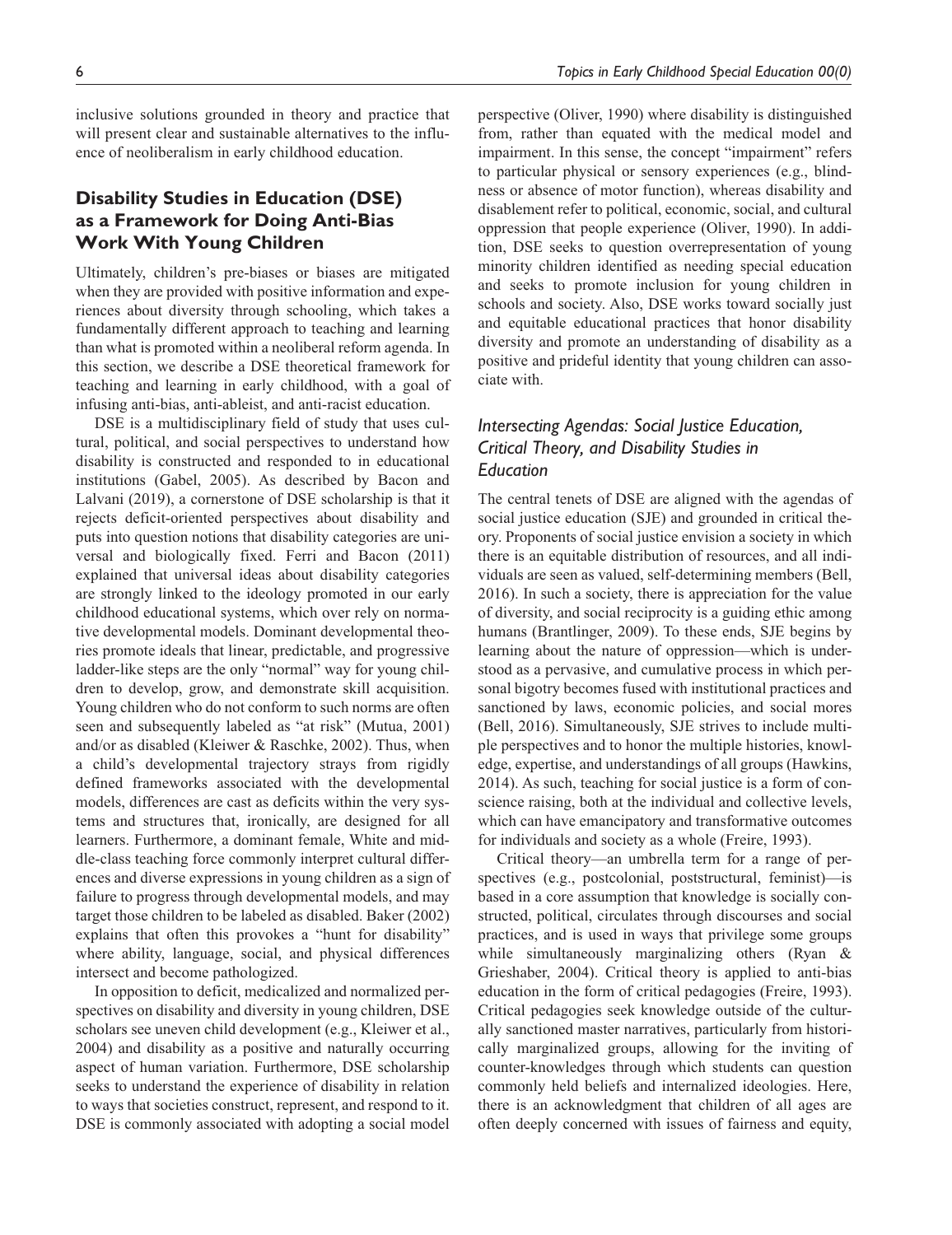and that educators as well as students can engage in examining hidden biases and recognizing oppressive systems that have been assumed to be the "truth" (Kuby, 2013; Lalvani, 2015). Through constructivist teaching, children actively participate in constructing their own identities and making sense of the information they encounter; students are positioned as the architects of their own self-directed learning (Allen, 2013).

In alignment with critical theory and SJE, DSE is invested in understanding how power relations play out around issues of disability and its intersections with other marginalized identity categories. DSE posits that by exploring multiple perspectives on disability, including their own, young children can come to understand shifting interpretations of social issues, situated in sociocultural, political, and historical contexts (Danforth & Smith, 2005). By embedding SJE and critical theory within a DSE framework to engage in anti-bias work with children, an opportunity opens up to pursue pedagogical approaches that promote children's internal curiosity about exploring identity, which to date have been stifled in early childhood education.

## **Now Is the Time: Engaging** *With* **Young Children to Challenge Injustice**

In this article, we have explored intersecting ideas that influence the natural joy and curiosity young children have about the world, with a particular focus on noticing differences among people. In addition, we examined the serious challenges and injustices facing early childhood education today as well as theoretical framing to lead us to sustainable solutions to these complex issues. In this final section, we provide four educational practices about how to engage in anti-bias work together with young children to cultivate their sense of justice inside and outside the classroom.

We propose that whether at the local or global levels, educators must not remain part of the problem but stand in solidarity with children to be part of the solution. As such, we propose the following educational recommendations to consider how to partner with young children to preserve joyfulness and challenge systemic prejudice, bias, and exclusion. These recommendations include, reimagining equity-based pedagogical practices, reframing narratives about disability and diversity in the curriculum, rethinking freedom and humanity, and reconnecting to place-based pedagogy in early childhood education.

## *Reimagining Equity-Based Pedagogy*

By engaging collaboratively and consciously with young children on a regular basis, we deepen our understanding of bias and our response to it. Erwin (2020) advises that "through identity-specific conversations about difference and dignity, we can construct with children what it means to

be human" (p. 59). Anti-bias teaching practices in early childhood is based on an implicit understanding that children can benefit from learning about equity and fairness, and that it is important to teach them to value all forms of human diversity. In a just, democratic society, the need for citizens who are self-directed and have the tools to recognize and challenge injustice is increasingly urgent. Therefore, educators must cultivate an unwavering sense of justice through equity-based pedagogy in collaboration *with* young children (Baglieri & Lalvani, 2019).

Beneke et al. (2019) assert, "anti-bias learning should begin and end with considerations of how each child in the classroom community can take an active role" (p. 82). Furthermore, they argue, practitioners need to create learning environments in which all intersecting identities are affirmed, including disability identities, and where deficitbased ideologies are disrupted. Based on these ideas, we suggest that early childhood teachers actively engage in anti-bias practices and pedagogical approaches in collaboration with and alongside young children. Anti-bias work is an ongoing process that is embedded daily within instructional and non-instructional times, as opposed to only during certain routines, units, or days of the week. In essence, an equity-based approach must be infused into the climate of inhabited learning spaces.

Working in close partnership with young children to identify and transform narratives on injustice requires a deep sense of awareness. As discussed earlier, young children tend to live fully present in the moment and it is precisely this awareness that educators must also invite and revisit in their own lives. Focusing an awareness into whatever is happening in each moment allows us to notice more fully and clearly. It is precisely this noticing that early childhood practitioners can use to become more in tuned to all the explicit and implicit messages about injustice that occur during school, and help children to notice them too. Erwin (2020) suggests that during conversations with young learners "in the absence of respect or dignity, there is a discourse rooted in deficit-oriented and disapproval thinking" (p. 171). She further explains teaching young children about justice is analogous to supporting them to practice noticing and being present since both processes are ongoing and intentional, and involve a deeper sense of reflection and questioning. We recommend that educators engage in their own reflective inquiry to inform their teaching, and at the same time engage alongside young children in reflective and contemplative practices. In other words, partnering with young children to advance justice must encompass a daily, deliberate reflective practice involving personal as well as collective inquiry.

Critical pedagogical approaches can serve as a way for young children to interrogate issues of fairness, equity, and power in their classrooms. Teachers and children may engage in critical inquiry leading to social action that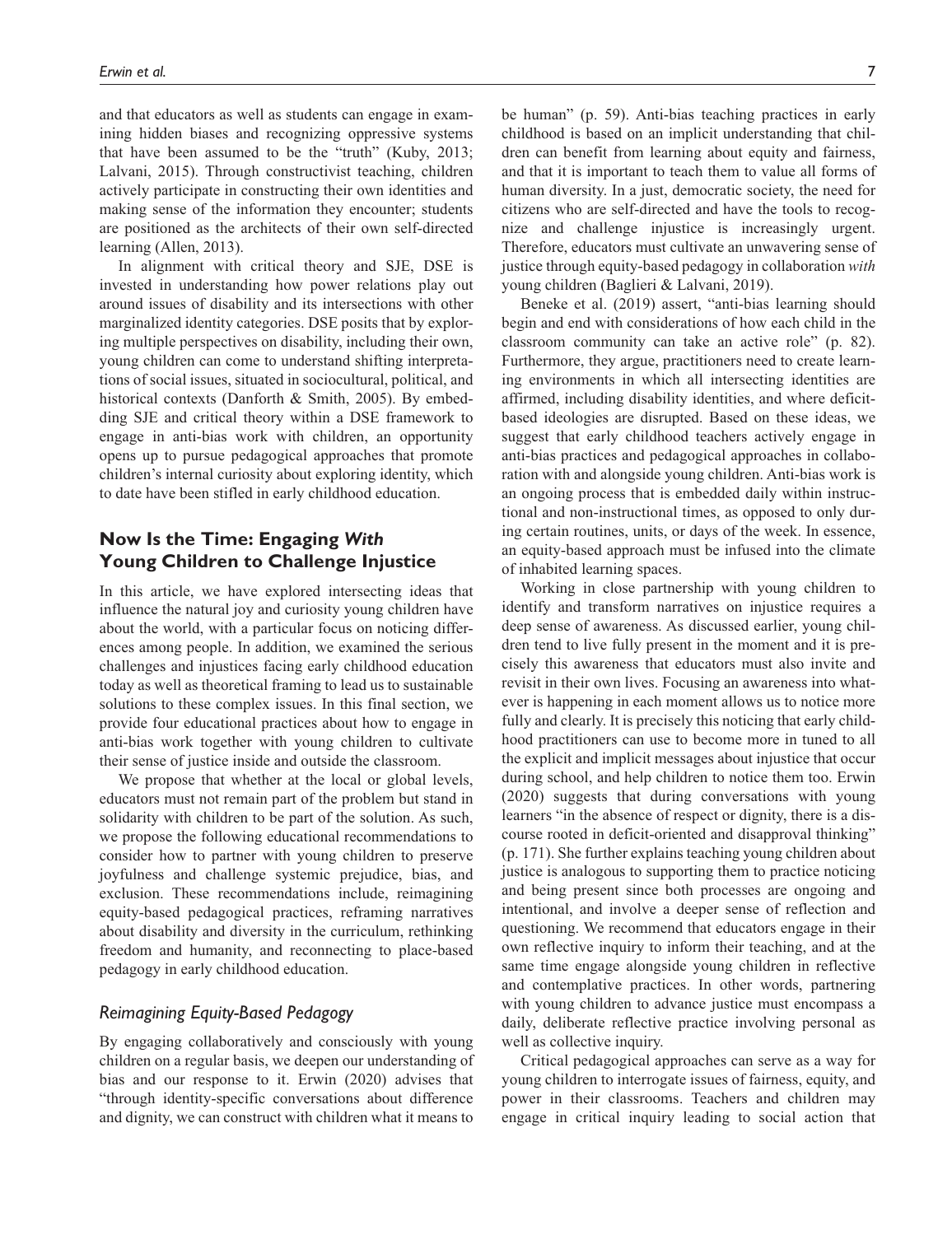addresses issues of fairness and bias within their schools. For instance, inviting children to question issues of access during play by asking critical questions such as: Who is able to enjoy this playground? Who would not be able to enjoy all parts of this playground? How is this fair? Who decided how this playground was made? What are some ways we can make changes to this playground so that everyone can play here? Who can we talk to about making these changes?

For children to truly build communities, we wish to stress that teachers need to first situate themselves in relation to their students. Gross (2020) emphasizes the need for White teachers to acknowledge their privilege, teach from multiple perspectives, ask which perspectives are missing, encourage advocacy, lean into discomfort, practice reflection, expose themselves and their students to other people's stories, and center other people's truths. As Gross further explicates, true education is liberation—a process where there is acknowledgment, that we participate in systems that have detrimental effects on our students and colleagues of color, teaching these truths to your students and to all around you, and ultimately making spaces for people of color to be seen and heard.

We wholeheartedly concur, and we extend Gross' recommendations to the full spectrum of diversity among us; teachers should situate themselves in relation to the multiple and intersecting identities of the children before them, creating opportunities for the exploration of privilege associated with whiteness, heteronormativity, class, gender, language, or levels of ability. Erwin (2020) further emphasizes that "when we dismiss, ignore, or take lightly any form of microaggression, we are essentially teaching young children that prejudice, bias, and injustice are acceptable. We must begin to notice—alongside young children when microaggressions occur" (p. 119). If a teacher notices that microaggressions occur between peers, the teacher can invite children to think reflectively and critically by creating structures in the classroom, for example, maintaining "solutions circles" where classmates can meet to engage in collaborative problem solving or designing allocated spaces for stillness, reflection, and/or quiet contemplation. Through a culture that values questioning of injustice, children can drive their own understanding of equity, and take ownership of solutions that benefit all.

## *Reframing Narratives in the Early Childhood Curriculum*

Humans have multiple and intersecting identities: race, social class, age, gender expression, disability, religion, ethnicity, language, and more. There are multiple ways in which educators can communicate to children a value and appreciation for these. For example, Lalvani and Bacon (2019) explain that

Reading books and sharing images of diverse families (some that include disability) is one way to open dialogue [about diversity]. Perhaps teachers might strategically choose books about families who look different, speak different languages, observe different religions, have two dads or moms, have nonstandard family structures, have family members who use a wheelchair or have an intellectual disability, or represent the intersections of these categories. (p. 5)

Anti-ableism in education is based on a stance that positioning disability as a natural form of human diversity aims to provide children with the necessary tools to recognize and challenge disability injustice and to question the hegemony of normalcy itself (Baglieri & Lalvani, 2019).

For this reason, teachers need to infuse liberatory messages about difference, diversity, and disability into the early childhood classroom through, for instance, the curriculum, materials, toys, wall coverings, literature, art, and music. Some practical ways educators might infuse discussions about disability through the arts, for instance, include (a) viewing artwork created by people with disabilities; (b) viewing dances made by the *National Dance Institute Dream Project* (National Institute Dream Project, 2019) and creating and performing a new dance that represents the diversity within the classroom community using various modalities; (c) choosing a class song that embodies the classroom diversity through lyrics and movement; (d) engaging in a craft activity where each child creates their own fidget toy that works best for them and that can be shared by others (Lalvani & Bacon, 2019).

Through such examples, we can see how making curricular choices about how to approach existing or absent messages within literature, for instance, requires close scrutiny of the positioning of power (e.g., who is represented or silenced, the arch of story plot, motivations of characters). Whether the curricular focus is on literacy, mathematics, social studies, technology, science, the arts, and so on, we must inspire young children to engage in genuine conversations, investigations, and critical examinations about diversity and dignity, especially when challenging or uncomfortable situations are presented, dismissed, or ignored.

## *(Re)thinking Freedom, and Humanity: It Begins Here and Now*

For young children, particularly those who are marginalized, there is little to no joy in learning in the absence of justice. Love (2019) notes that both joy and Black joy are central to justice, particularly in education, although there is a fundamental difference:

Black joy is often misunderstood. Black joy is to embrace your full humanity, as the world tells you that you are disposable and that you do not matter. Black joy is a celebration of taking back your identity as a person of color and signaling to the world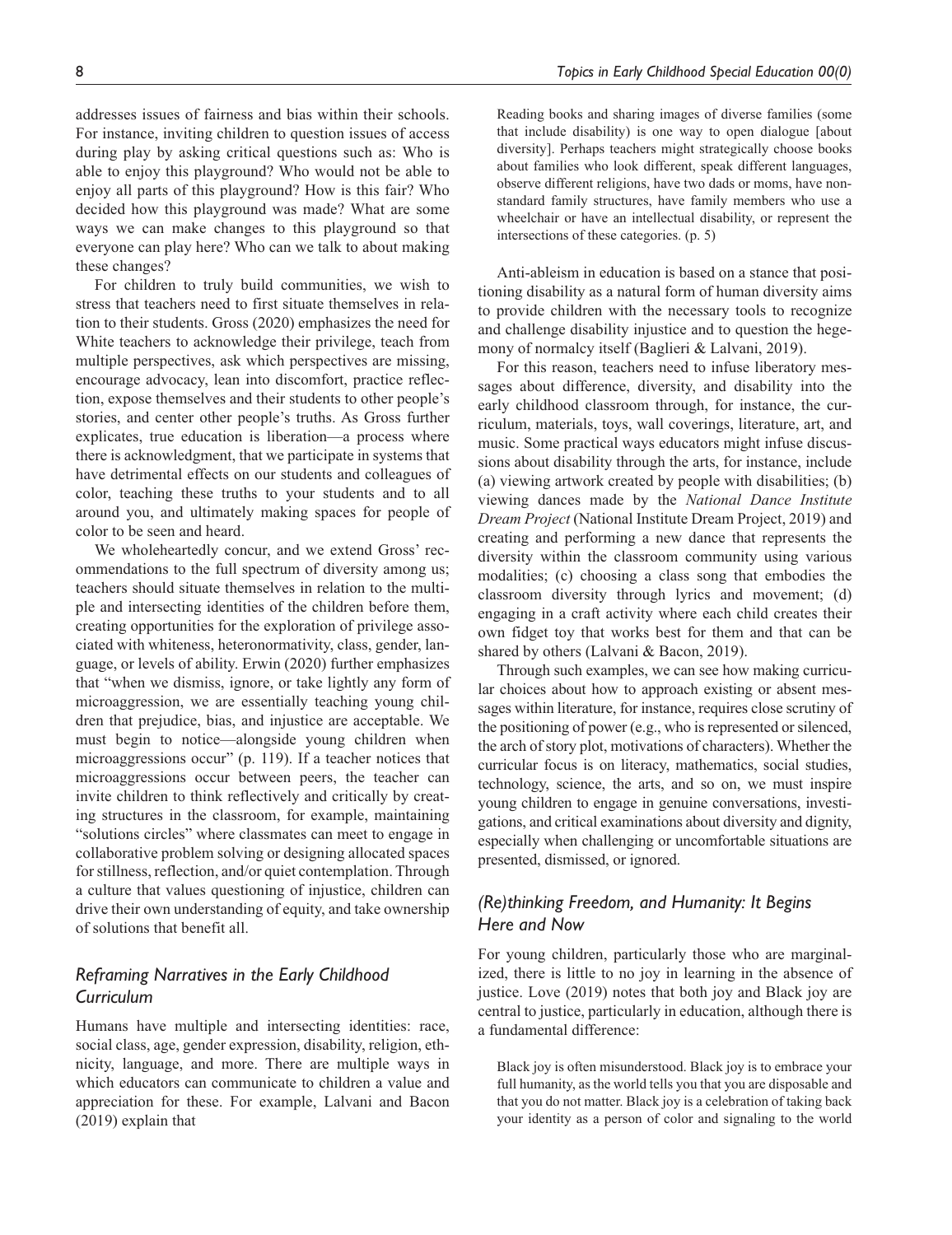that your darkness is what makes you strong and beautiful. Black joy is finding your homeplace and creating homeplaces for others. (p. 120)

As educators, we must commit to understanding the prominence joy holds in the lives of young children and how joy may be positioned and expressed by those who are traditionally oppressed, excluded, or stigmatized. Engaging joyfully in anti-bias work together with young children helps to advance our collective sense of justice in schools and in the world.

How justice is realized within an early childhood context depends on collective structures as well as individual commitment. From a global perspective, Moss and Urban (2020) advise us that interrogations focusing on "how to secure humanity's survival on a finite planet have moved from hypothetical to urgent with a convergence of climate crisis and global pandemic" (p. 6). They warn that the urgency to confront social, environmental, and ecological justice in early childhood can only occur if worldwide, uniform, and predetermined outcomes for young children are not the focus.

There is no justice if children (or educators) are not free to make decisions about their own learning and teaching. Social justice in all forms, therefore, is about freedom. Shalaby (2017) argues that "we pay dearly for our failure to teach freedom, for our refusal to insist on being fully human, and for our selection of just a precious few who are granted the right to matter" (p. xvii). Shalaby continues to explain that we need schools to be the origin of creating a world where there are no throwaway lives, "to resurrect our imagination for schooling as a deeply human, wildly revolutionary site of possibility" (p. xviii). This can only happen, Shalaby claims, if there is an urgency and collective response to teach love and freedom.

By profiling the lives of four young children, all of who are beautifully human despite their inabilities to conform to the rigid natures of their schooling contexts, Shalaby reveals the urgency and practices needed to recreate early childhood education. Ultimately, she describes a set of teaching practices and ways to handle what is commonly considered "behavior problems" that adopt an approach that she calls a "loving way" (p. 176). These practices involve the following approaches: (a) having discussions with children about the meaning of freedom; (b) presenting problems of freedom and help students work together to solve the problems; (c) noticing behaviors that present a threat to freedom; (d) working alongside children when they express behaviors that pose a threat to freedom, and allow for the class community to discuss and work through a curious approach to uncovering what the behaviors might mean; and (e) identifying the human need that the behavior might be signaling, and have a collective way to meet that need. Freedom and justice must be considered widely respected approaches to

handling student behaviors in classrooms, thereby providing alternative and dignified ways for teachers to engage with "classroom management." The lessons from Shalaby's book are immensely important for us to truly place value on humanity and reimagine joy, justice, and freedom in early childhood education. It's about time.

# *(Re)connecting "Place" and Early Childhood Pedagogy*

Injustices are not solely related to human beings. Attention to environmental or ecological injustice, specifically related to land, continues to grow. The concept of *place* has been critically examined, specifically its relationship to early childhood pedagogy (Finch & Bailie, 2015; Rau & Ritchie, 2018). Altman et al. (2015) acknowledge place-based education "as education grounded in the built and human (social, cultural, and economic) environment, as well as in the natural environment" (p. 2). Understandings of place situated within a context of early childhood pedagogy can extend far beyond surface-level thinking about land, environment, geography, and landscape. Instead place represents a deep respect for and interconnectedness between history, traditions, knowledge, and rituals. The idea of place-based education confronts conventional thinking about place by exploring the interrelationships that exist but have been unacknowledged, silenced, and misunderstood locally and globally. It is not possible to exclusively question, with young children, injustice related to people and living beings without also examining the significant, contextual, and historical understanding of place.

Specifically, Duhn (2012) encourages a broader thinking and conceptualization of place that extends beyond local environments and considers multiple forces and forms, including non-human entanglements, which are located within place. In this way, thinking about place in broader ways is one way of revealing and reconciling a painful colonial past by acknowledging Indigenous culture, history, knowledge, language, and rituals that are inseparable from the land. It is these understandings of justice—related to place—that are virtually absent in early childhood pedagogy, particularly in Western cultures.

Hamm (2015) suggests that one way to consider placebased pedagogies in early childhood education is to construct new and diverse understandings about place, such as situating Australia's Aboriginal history, culture, and ways of knowing at the very core. As a way of transforming early childhood pedagogy, Hamm noted that early childhood place-based pedagogy starts with a decision as well as a responsibility to conceptualize place as larger than simply environment, and to examine critically with young children the complicated and complex connections of past, present, and future. Critical examinations with young children, specifically around place, encourage critical thinking about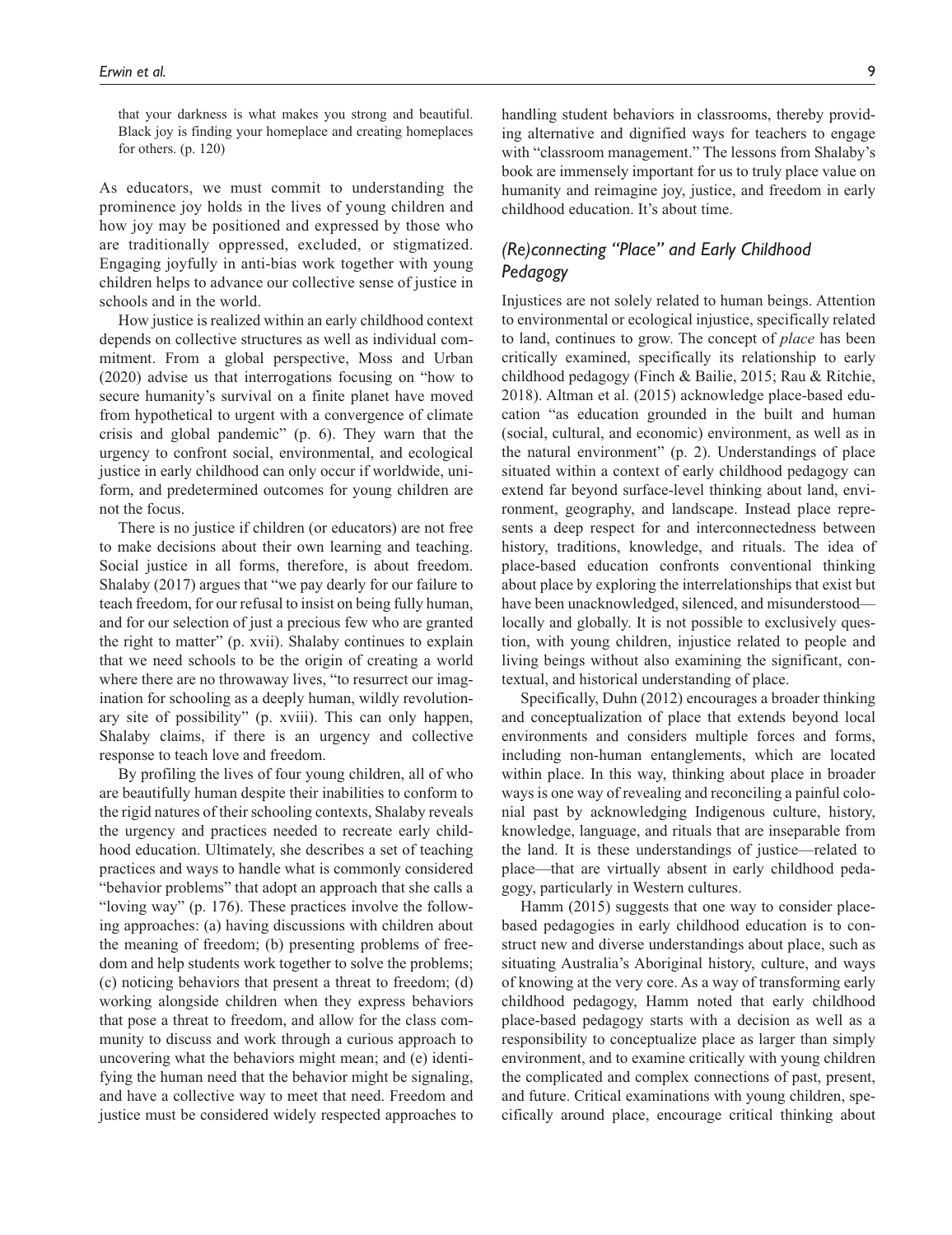history, justice, and connections. Invite young learners to be curious and reflective about place in the present and the past. For example, multiple investigations with children about place might involve noticing the many varieties of flowers, trees, plants, ponds, and rocks to research how they and the land have changed over time. In addition, teachers should encourage children's emergent explorations of whose land this is, who has been here before, and how can we learn about place through our senses. The teacher plays

alongside children. A focus of place-based pedagogy into early childhood must acknowledge and reconcile the past, which is key to advancing justice in early childhood education and care. Thus, a sense of place is far more multifaceted than a traditional Western perception of place which is often limited to owning land. Together with young children, an inclusive, deliberate examination of place must involve a discovery, awareness, and appreciation of land with all of the intersectionality, complexities, and histories.

a critical role by encouraging a deeper awareness of place

### **Conclusion**

In this article, we discuss a web of intersecting ideas and approaches to teaching and learning within early childhood education that draw upon the tendencies of young children to be joyous, curious, fair, just, and caring human beings. We wish to position anti-bias teaching in early childhood *not* as efforts to introduce children to the ideas of fairness and justice, but rather, as efforts to *undo* the damage resulting larger societal messages that children may internalize. Current neoliberal trends combined with the proliferation of prejudiced norms and discourses threaten early childhood education. Yet, we feel that there is optimism and a pathway toward a more just and joyful world that begins by working in partnership with young children.

We propose that by promoting positive, prideful narratives from marginalized and multiply-marginalized groups (Connor et al., 2016), reimagining equity-based practices, reframing narratives in the early childhood curriculum, rethinking freedom and humanity, and reconnecting placebased pedagogy, there may still be *time* to transform early childhood education. Inclusive education in this sense mitigates the need to hunt, label, and identify young children as disabled who simply fail to fit within the rigid norms of schooling. When considering the current era, which has witnessed an urgency to focus on change, based on the Black Lives Matter movement and amid economic, health, and social upheaval, it is clear that we are living in an era of uncertainty. However, we are hopeful that such uncertainty brings the promise of unprecedented opportunity and transformation. For this reason, there has never been a more urgent time to partner with young children toward creating a more joy-filled and just world.

#### **Declaration of Conflicting Interests**

The author(s) declared no potential conflicts of interest with respect to the research, authorship, and/or publication of this article.

#### **Funding**

The author(s) received no financial support for the research, authorship, and/or publication of this article.

#### **References**

- Allen, J. (2013). A critical inquiry framework for K-12 teachers: Lessons and resources from the rights of the child. In J. Allen & L. Alexander (Eds.), *A critical inquiry framework for K-12 teachers* (pp. 1–19). Teachers College Press.
- Allport, G. A. (1954). *The nature of prejudice*. Addison-Wesley.
- Altman, R., Stires, S., & Weseen, S. (2015). *Claiming the promise of place-based education* (Occasional Paper Series 33). Bank Street College of Education. [https://educate.bankstreet.edu/](https://educate.bankstreet.edu/occasional-paper-series/vol2015/iss33/1) [occasional-paper-series/vol2015/iss33/1](https://educate.bankstreet.edu/occasional-paper-series/vol2015/iss33/1)
- Annamma, S. A., Jackson, D. D., & Morrison, D. (2016). Conceptualizing color-evasiveness: Using dis/ability critical race theory to expand a color-blind racial ideology in education and society. *Race, Ethnicity and Education*, *20*(2), 147– 162.<https://doi.org/10.1080/13613324.2016.1248837>
- Anzures, G., Quinn, P. C., Pascalis, O., Slater, A. M., & Lee, K. (2010). Categorization, categorical perception, and asymmetry in infants' representation of face race. *Developmental Science*, *13*(4), 553–564. [https://doi.org/10.1111/j.1467-](https://doi.org/10.1111/j.1467-7687.2009.00900.x) [7687.2009.00900.x](https://doi.org/10.1111/j.1467-7687.2009.00900.x)
- Artiles, A. J., & Kozleski, E. B. (2007). Beyond convictions: Interrogating culture, history, and power in inclusive education. *Journal of Language Arts*, *84*(4), 351–358.
- Australian Government Department of Education and Training. (2009). *Belonging, being & becoming: The early years learning framework for Australia*. Department of Education and Training.<https://docs.education.gov.au/node/2632>
- Bacon, J., & Lalvani, P. (2019). Dominant narratives, subjugated knowledges, and writing/righting of the story of disability in K-12 curricula. *Curriculum Inquiry*, *49*(4), 387–404. [https://](https://doi.org/10.1080/03626784.2019.1656990) [doi.org/10.1080/03626784.2019.1656990](https://doi.org/10.1080/03626784.2019.1656990)
- Baglieri, S., & Lalvani, P. (2019). *Undoing ableism: Teaching about disability in K-12 classrooms*. Routledge and Taylor & Francis.
- Baker, B. (2002). The hunt for disabilities: The new eugenics and the normalization of school children. *Teachers College Record*, *104*(4), 663–703.
- Baldwin, D. A., & Moses, L. J. (1996). The ontogeny of social information gathering. *Child Development*, *67*(5), 1915– 1939. <https://doi.org/10.2307/1131601>
- Baron, A. S., & Banaji, M. R. (2006). The development of implicit attitudes: Evidence of race evaluations from ages 6 and 10 and adulthood. *Psychological Science*, *17*(1), 53–58. [https://doi.](https://doi.org/10.1111/j.1467-9280.2005.01664.x) [org/10.1111/j.1467-9280.2005.01664.x](https://doi.org/10.1111/j.1467-9280.2005.01664.x)
- Bell, L. A. (2016). Theoretical foundations for social justice education. In M. Adams, L. A. Bell, D. Goodman, & K. Joshi (Eds.), *Teaching for diversity and social justice* (pp. 3–26). Routledge.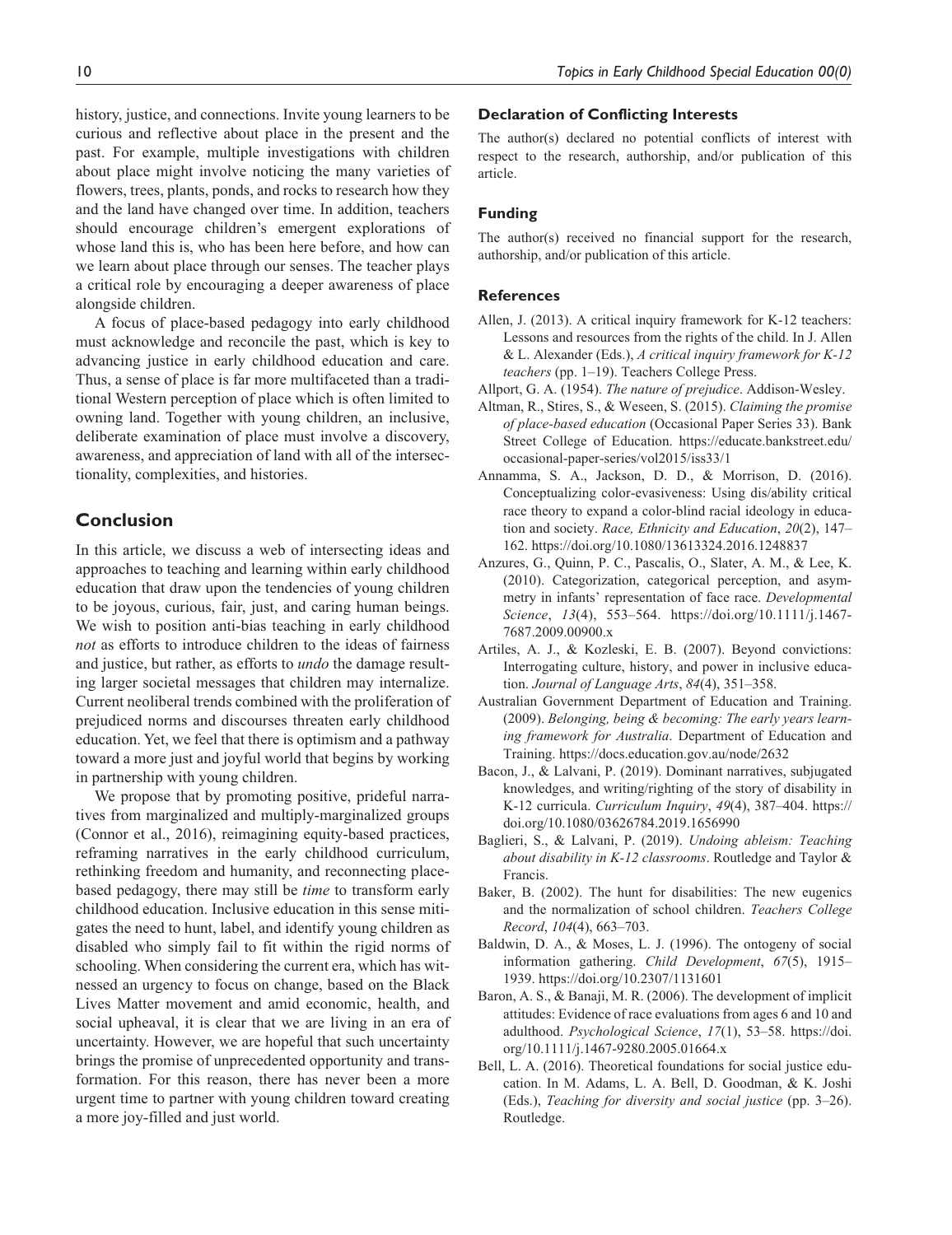- Beneke, M. R., Park, C. C., & Taitingfong, J. (2019). An inclusive, anti-bias framework for teaching and learning about race with young children. *Young Exceptional Children*, *22*(2), 74–86. <https://doi.org/10.1177/1096250618811842>
- Bigler, R. S., & Liben, L. S. (2006). A developmental intergroup theory of social stereotypes and prejudice. *Advances in Child Development and Behavior*, *34*, 39–89. [https://doi.](https://doi.org/10.1016/S0065-2407(06)80004-2) [org/10.1016/S0065-2407\(06\)80004-2](https://doi.org/10.1016/S0065-2407(06)80004-2)
- Brantlinger, E. (2009). Impediments to social justice: Hierarchy, science, faith, and imposed identity (disability classification). In W. Ayers, D. Stovall, & T. Quinn (Eds.), *Handbook of social justice education* (pp. 400–416). Routledge.
- Brostrom, S. (2012). Curriculum in preschool: Adjustment or possible liberation? *nordisk barnehageforskning*, *5*(11), 1–14. <https://doi.org/10.7577/nbf.419>
- Brown, C. P. (2009). Pivoting a prekindergarten program off the child or the standard? A case study of integrating the practices of early childhood education into elementary school. *The Elementary School Journal*, *11*(2), 202–227. [https://www.](https://www.jstor.org/stable/10.1086/605770) [jstor.org/stable/10.1086/605770](https://www.jstor.org/stable/10.1086/605770)
- Bruner, J. S. (1990). *Acts of meaning*. Harvard University Press.
- Burton, W. D. (1991). *Joy in learning: Making it happen in early childhood classes*. National Education Association.
- Campos, J. J. (1983). The importance of affective communication in social referencing: A commentary on Feinman. *Merrill-Palmer Quarterly*, *29*(1), 83–87. [http://www.jstor.org/sta](http://www.jstor.org/stable/23086193)[ble/23086193](http://www.jstor.org/stable/23086193)
- Coffino, J. R., & Bailey, C. (2019). The Anji play ecology of early learning. *Childhood Education*, *95*(1), 3–9. [https://doi.org/10](https://doi.org/10.1080/00094056.2019.1565743) [.1080/00094056.2019.1565743](https://doi.org/10.1080/00094056.2019.1565743)
- Connolly, P. (2003). The development of young children's ethnic identities: Implications for early years practice. In C. Vincent (Ed.), *Social justice, education and identity* (pp. 166–184). Routledge.
- Connor, D., Ferri, B., & Annamma, S. (2016). *DisCrit: Disability studies and critical race theory in education*. Teachers College Press.
- Danforth, S., & Smith, T. J. (2005). *Engaging troubling students: A constructivist approach*. Corwin Press.
- Derman-Sparks, L., Anti-Bias Curriculum Task Force. (1989). *Anti-bias curriculum: Tools for empowering young children*. National Association for the Education of Young Children.
- Duhn, I. (2012). Places for pedagogies, pedagogies for places. *Contemporary Issues in Early Childhood*, *13*(2), 99–106. <https://doi.org/10.2304/ciec.2012.13.2.99>
- Erwin, E. J. (2020). *The power of presence: A guide to mindfulness practices in early childhood*. Gryphon House.
- Escayg, K. (2019). "Who's got the power?": A critical examination of the anti-bias curriculum. *International Journal of Child Care and Education Policy*, *13*, Article 6. [https://doi.](https://doi.org/10.1186/s40723-019-0062-9) [org/10.1186/s40723-019-0062-9](https://doi.org/10.1186/s40723-019-0062-9)
- Ferri, B., & Bacon, J. (2011). Beyond inclusion: Disability studies in early childhood teacher education. In B. S. Fennimore & A. L. Goodwin (Eds.). *Promoting social justice for young children* (pp. 137–146). Springer.
- Finch, K., & Bailie, P. (2015). Nature preschools: Putting nature at the heart of early childhood education. In R. Altman, S. Stires, & S. Weseen (Eds.), *Claiming the Promise of Place-Based*

*Education* (Occasional Paper Series 33, pp. 95–104). Bank Street College of Education.

- Ford, M. P., & Opitz, M. F. (2015). Helping young children discover the joy of learning. *Review of Human Factor Studies*, *21*(1), 27–42.
- Freire, P. (1993). *Pedagogy of the oppressed*. Penguin Books.
- Gabel, S. L. (Ed.). (2005). *Disability studies in education: Readings in theory and method* (*Vol. 3*). Peter Lang.
- Gross, A. (2020). White teachers need to check their racism before teaching it. *Speak Up*. [Editorial]. [https://rossieronline.usc.](https://rossieronline.usc.edu/youth-and-racism/akiea-gross-op-ed) [edu/youth-and-racism/akiea-gross-op-ed](https://rossieronline.usc.edu/youth-and-racism/akiea-gross-op-ed)
- Hamm, C. (2015). Walking with place: Storying reconciliation pedagogies in early childhood education. *Journal of the Canadian Association for Young Children*, *40*(2), 57–67. <https://doi.org/10.18357/jcs.v40i2.15179>
- Hawkins, K. (2014). Teaching for social justice, social responsibility and social inclusion: A respectful pedagogy for twentyfirst century early childhood education. *European Early Childhood Education Research Journal*, *22*(5), 723–738. <http://doi.org/10.1080/1350293X.2014.969085>
- Hehir, T. (2002). Eliminating ableism in education. *Harvard Educational Review*, *72*(1), 1–33. [https://doi.org/10.17763/](https://doi.org/10.17763/haer.72.1.03866528702g2105) [haer.72.1.03866528702g2105](https://doi.org/10.17763/haer.72.1.03866528702g2105)
- Hetherington, C., Hendrickson, C., & Koenig, M. (2014). Reducing an in-group bias in preschool children: The impact of moral behavior. *Developmental Science*, *17*(6), 1042–1049. [https://](https://doi.org/10.1111/desc.12192) [doi.org/10.1111/desc.12192](https://doi.org/10.1111/desc.12192)
- Karjalainen, S., Hanhimäki, E., & Puroila, A. M. (2019). Dialogues of joy: Shared moments of joy between teachers and children in early childhood education settings. *International Journal of Early Childhood*, *51*(2), 129–143.
- Killen, M., Pisacane, K., Lee-Kim, J., & Ardila-Rey, A. (2001). Fairness or stereotypes? Young children's priorities when evaluating group exclusion and inclusion. *Developmental Psychology*, *37*(5), 587–596.
- Killen, M., & Verkuyten, M. (2017). The importance of socialcognitive development and the developmental context for group dynamics. *Group Processes & Intergroup Relations*, *20*(5), 707–718. <https://doi.org/10.1177/1368430217711771>
- Kinzler, K. D., Dupoux, E., & Spelke, E. S. (2007). The native language of social cognition. *Proceedings of the National Academy of Sciences of the United States of America*, *104*(30), 12577–12580. <https://doi.org/10.1073/pnas.0705345104>
- Kleiwer, C., Fitzgerald, F., Meyer-Mork, J., Hartman, P., English-Sand, P., & Raschke, D. (2004). Citizenship for all in the literate community: An ethnography of young children with significant disabilities in inclusive early childhood settings. *Harvard Educational Review*, *74*, 373–403.
- Kleiwer, C., & Raschke, D. (2002). Beyond the metaphor of merger: Confronting the moral quagmire of segregation in early childhood special education. *Disability, Culture & Education*, *1*(1), 41–62.
- Kuby, C. (2013). Critical inquiry in early childhood education: A teacher's exploration. *Voices of Practitioners*, *8*(1), 1–15. [https://search.proquest.com/docview/1531042636?pq-origsit](https://search.proquest.com/docview/1531042636?pq-origsite=gscholar&fromopenview=true) [e=gscholar&fromopenview=true](https://search.proquest.com/docview/1531042636?pq-origsite=gscholar&fromopenview=true)
- Lalvani, P. (2015). "We are not aliens": Exploring the meaning of disability and the nature of belongingness in a fourth grade